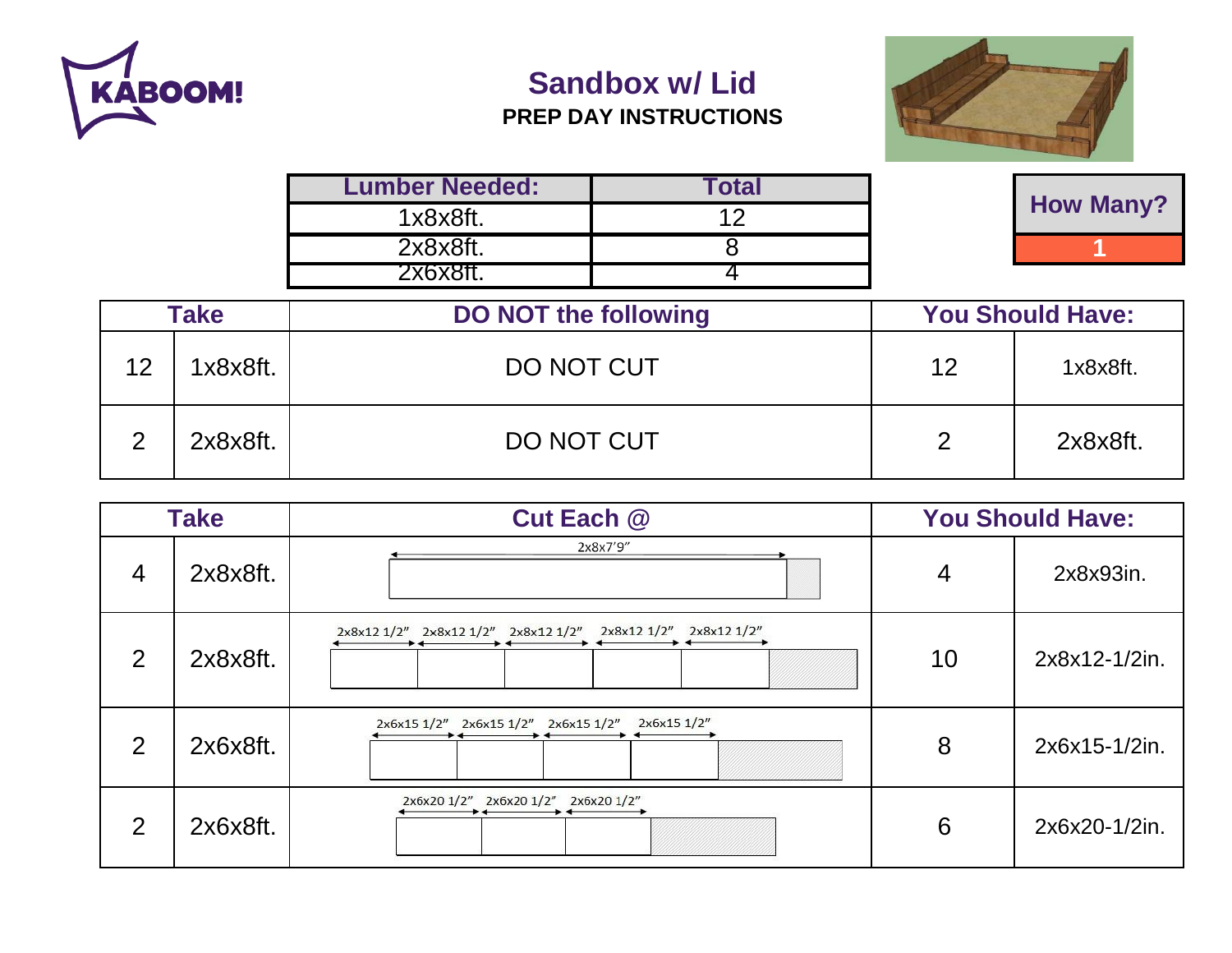## **Final Inventory**

|  |             | Each             | Total         |
|--|-------------|------------------|---------------|
|  | 2x8x8       | $\overline{2}$   | 2x8x8ft.      |
|  | 2x8x7'9"    | $\overline{4}$   | 2x8x93in.     |
|  | 2x8x12 1/2" | 10               | 2x8x12-1/2in. |
|  | 1x8x8       | 12               | 1x8x8ft.      |
|  | 2x6x15 1/2" | $\bf 8$          | 2x6x15-1/2in. |
|  | 2x6x20 1/2" | $\boldsymbol{6}$ | 2x6x20-1/2in. |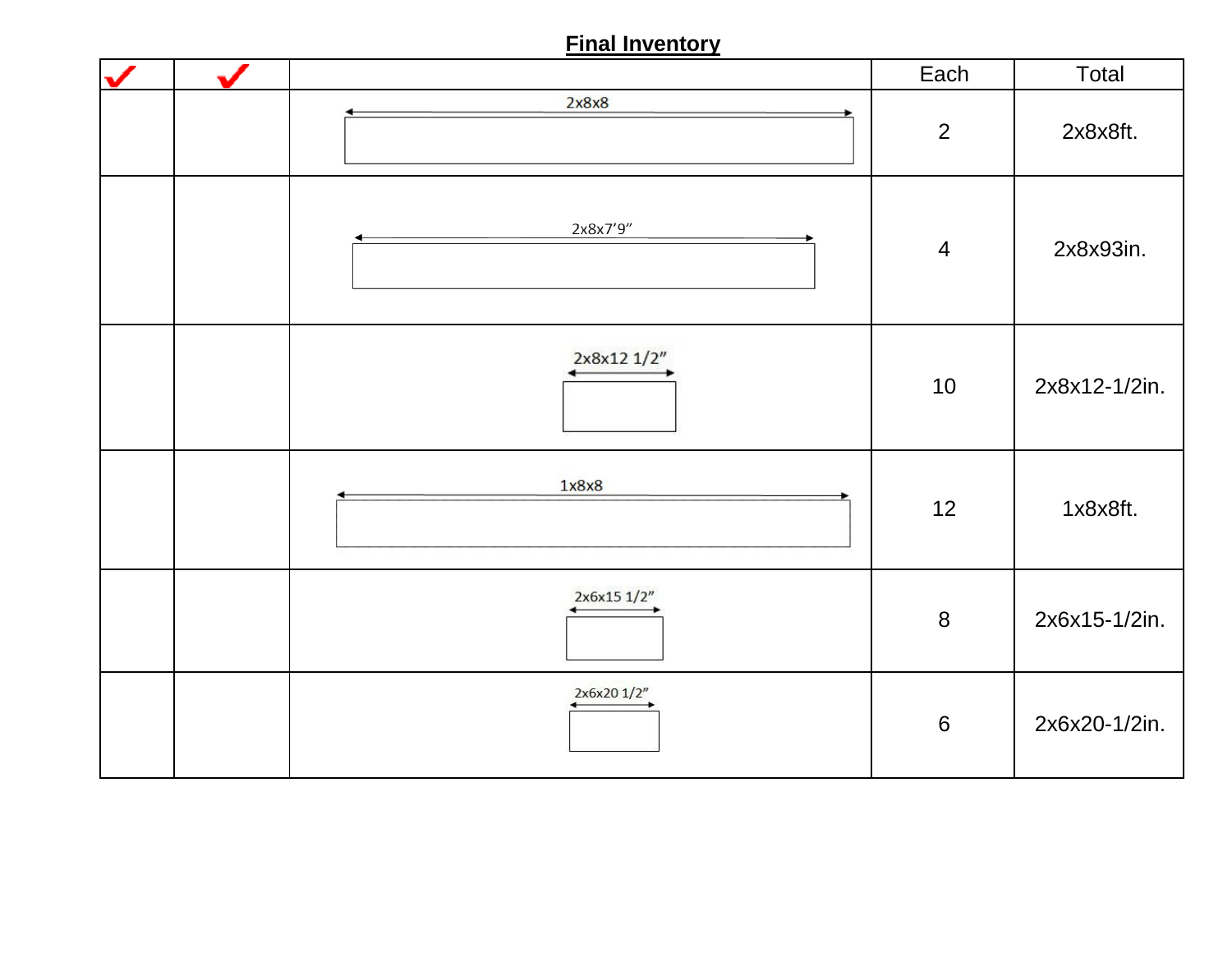## **Sandbox with Lid**

**BUILD DAY INSTRUCTIONS**

Inventory materials by the number in the **"Total"** column. The tools needed for this project are listed below. If you are missing anything, please inform your KaBOOM! Project Manager.

| <b>Materials:</b>            | <b>Quantity Each:</b>                                          | <b>Total:</b>  |                   |
|------------------------------|----------------------------------------------------------------|----------------|-------------------|
| 2x8x8ft.                     | 2                                                              | $\overline{2}$ |                   |
| 2x8x93in.                    | $\overline{4}$                                                 | $\overline{4}$ |                   |
| 2x8x12-1/2in.                | 10                                                             | 10             |                   |
| 1x8x8ft.                     | 12                                                             | 12             |                   |
| 2x6x15-1/2in.                | 8                                                              | 8              |                   |
| 2x6x20-1/2"                  | 6                                                              | 6              |                   |
|                              |                                                                |                |                   |
|                              |                                                                |                |                   |
| <b>Hardware:</b>             | <b>Quantity Each:</b>                                          | <b>Total:</b>  |                   |
| <b>Gate Handles</b>          | $\overline{4}$                                                 | $\overline{4}$ |                   |
| 6in. Heavy Duty Strap Hinges | 12                                                             | 12             |                   |
| 3/4" Screws                  | 1                                                              | 1              |                   |
| 2in Deck Screws              | 1                                                              | 1              |                   |
| 2 1/2 Deck Screws            | 1                                                              | 1              |                   |
| Sandpaper                    | 10                                                             | 10             |                   |
| Play Sand                    | 30 cu. ft.                                                     | 30             |                   |
|                              |                                                                |                |                   |
| Taala:                       | $\bigcap \mathsf{r}$ and $\mathsf{r}$ is a set of $\mathsf{r}$ |                | <b>DUBLA DAUT</b> |

| <b>Tools:</b>           | <b>Quantity:</b> | <b>Build DayTools:</b> |
|-------------------------|------------------|------------------------|
| Tape Measure            |                  |                        |
| <b>Speed Square</b>     |                  | <b>Extension Cord</b>  |
| Pencil                  |                  |                        |
| <b>Screw Driver Bit</b> |                  |                        |
| <b>Safety Glasses</b>   |                  |                        |

| <b>Build DayTools:</b> | <b>Quantity:</b> |
|------------------------|------------------|
|                        |                  |
| <b>Extension Cord</b>  |                  |





**How Many?**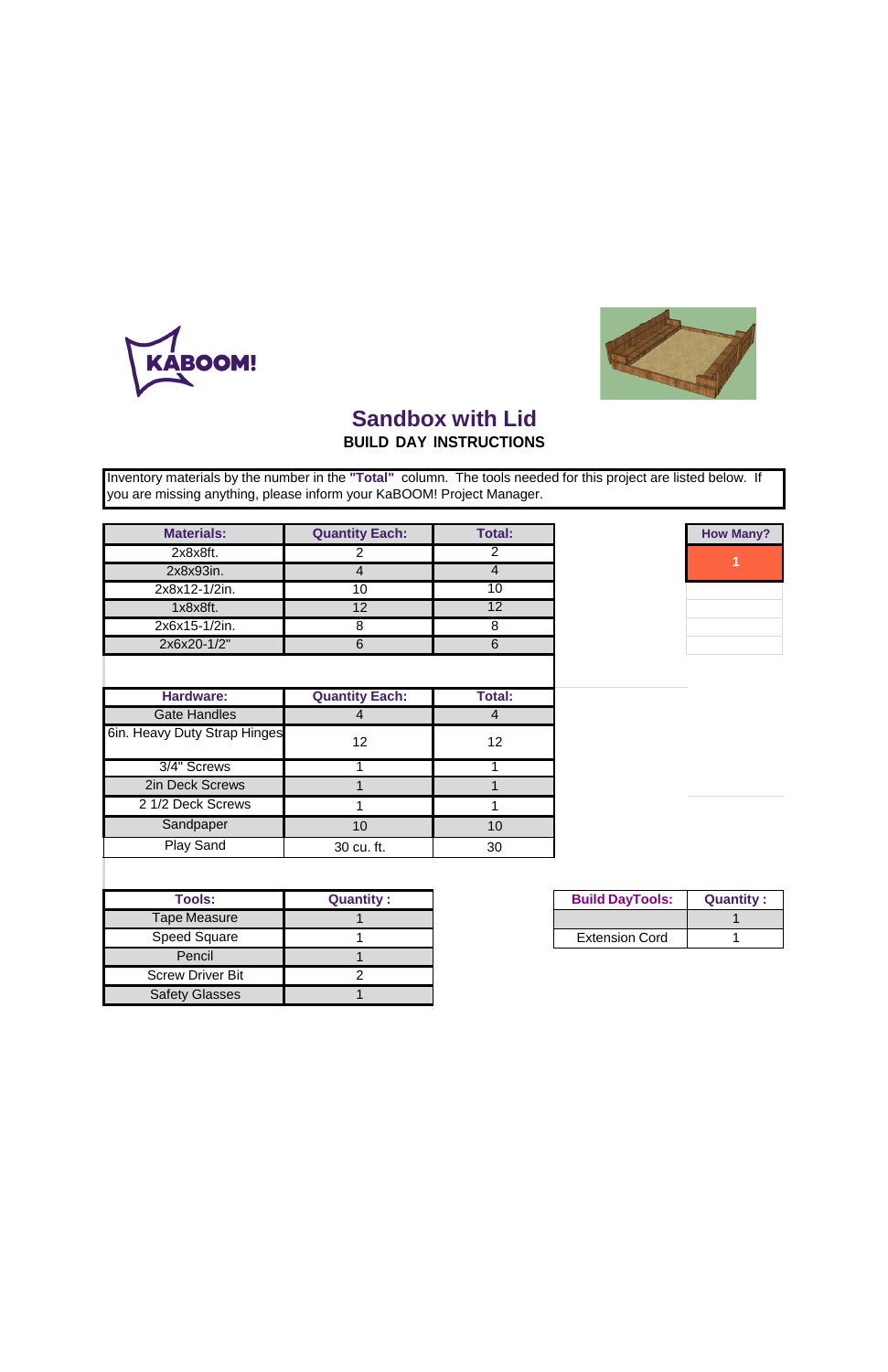**Step 1:** Sort all materials into piles by the Quantity Each column to ensure you have the proper materials needed to complete each project. The number that is in the orange "How Many" box is the total number of Sandboxes you will be creating.





**Step 6:** Create the bench bottom. Lay two 1x8x8' pieces parallel to one another, spaced 1/2" apart. Lay the 2x6x15 1/2" perpindicular to the boards, offset 1 1/2" from the edge of the end of the 1x8. Attach using the 2 1/2 deck screws. Attach the second 2x6x15 1/2 to the inside of the first 2x6x15 1/2". Repeat this step again to make a second bench bottom for the other side of the sandbox.